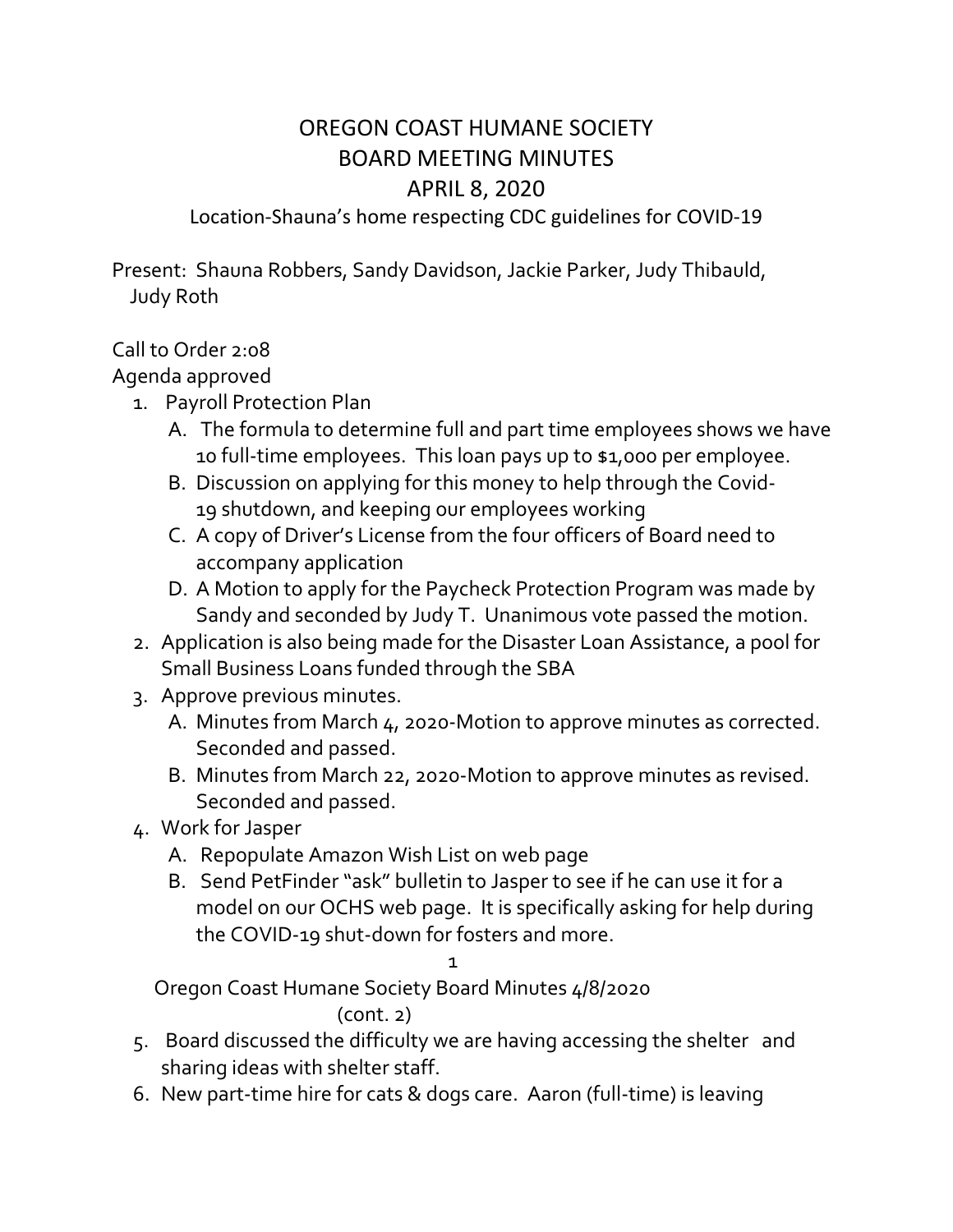- 7. Discussion about placing a hiring freeze in effect immediately, for full and part-time people. Staff will be notified. Current salaries total \$30K/mo.
- 8. ED will be starting soon, he can do assessments and look at personnel needs, also considering lack of volunteers. Need to encourage more volunteers after Covid. ED will be in quarantine for 14 days after arrival and can use that time to work on fund raising ideas and SOP's.
- 9. Bleu was adopted and the adopter also donated adoption fee for 5 other dogs. Good FB story.
- 10.Did we get the letter to the donors with the offer of complimentary membership set to go? Not yet.
- 11.Discussion about applying for grants. Pedigree has a Covid-19 grant available. ED applying for 2 grants
- 12.Need more visibility and activity in community. Scott Stewart will write appeal letters. How do we want to use them? Informative for FB or for newspaper. He's charging \$48/hr., no commitment
	- A. Reviewed and corrected list of needs in letter. Use the short letter. Can use in our newsletter
	- B. Motion made to sign a Letter of Agreement with Scott Stewart to write letters and ads, minimum until ED takes over. Motion seconded and passed, will sign and return letter to him.
- 13.Ask Board members each to call pet food distributors (2) to donate or partner with OCHS. Good PR and in return we give recommendation for food.

<u>2</u> Oregon Coast Humane Society Minutes 4/8/2020  $(cont.3)$ 

- 14.Make list for ED things we consider important; soon, sooner, soonest. We need to provide him Community Calendar. Discussion about virtual meetings, Google Suites, and Meet
- 15. Nomination committee brought Election discussion. Decision taken by all board members to decline 2 nominees. There is still 3 weeks left to receive nominations. May  $1^{st}$ .
- 16. We should each take a photo and write a short bio for inclusion on our web page and FB. Send to Sandy